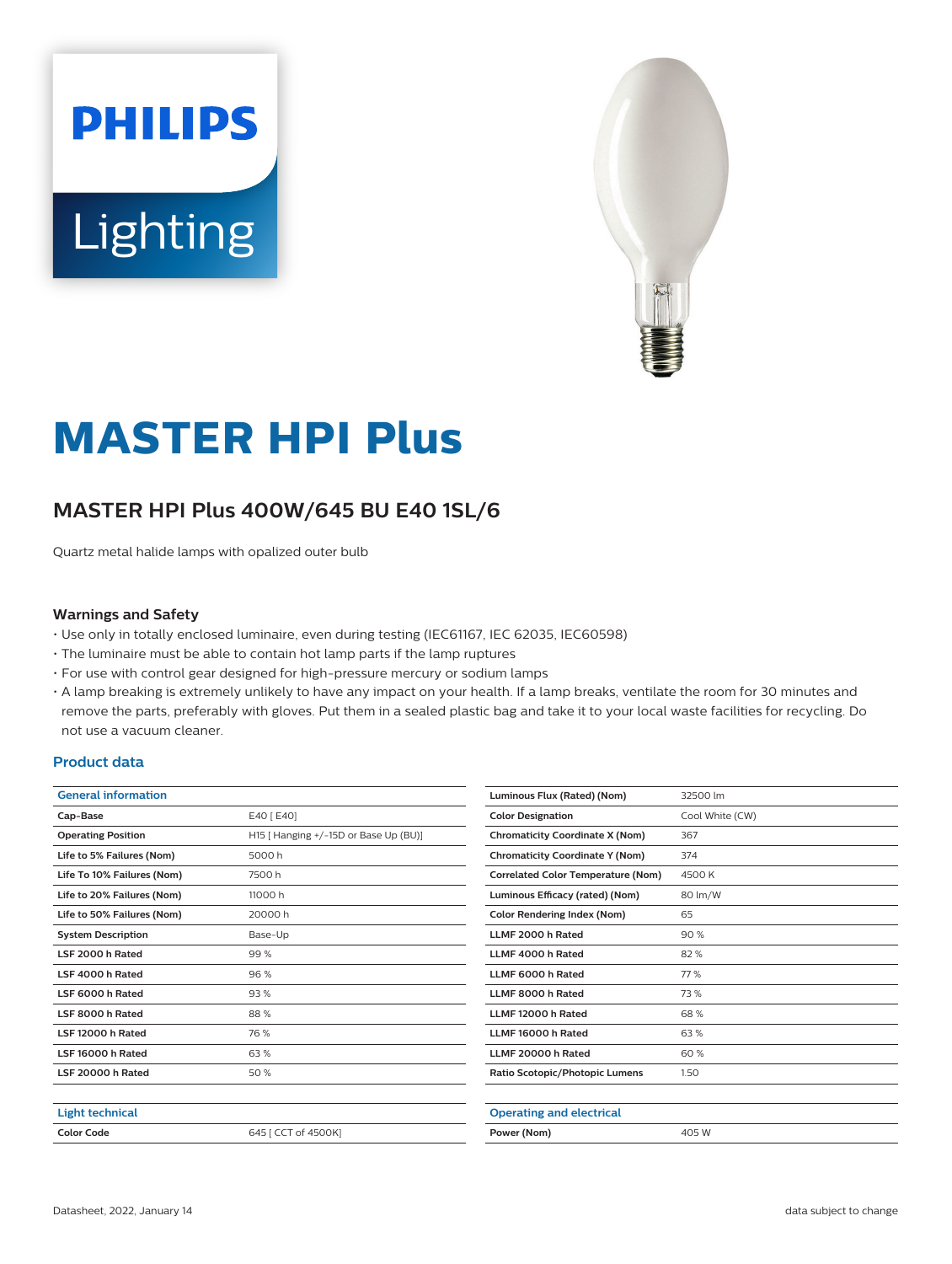#### **MASTER HPI Plus**

| Lamp Current Run-Up (Max)       | 6 A               |  |
|---------------------------------|-------------------|--|
| Lamp Current (EM) (Nom)         | 3.4A              |  |
| Ignition Peak Voltage (Max)     | 5000 V            |  |
| Ignition Supply Voltage (Min)   | 198 V             |  |
| Ignition Time (Max)             | 30 <sub>s</sub>   |  |
| Voltage (Max)                   | 135 V             |  |
| Voltage (Min)                   | 115 V             |  |
| Voltage (Nom)                   | 125 V             |  |
|                                 |                   |  |
| <b>Controls and dimming</b>     |                   |  |
| Dimmable                        | No                |  |
|                                 |                   |  |
| <b>Mechanical and housing</b>   |                   |  |
| <b>Bulb Finish</b>              | Coated glass      |  |
| <b>Bulb Shape</b>               | BD120 [ BD 120mm] |  |
|                                 |                   |  |
| <b>Approval and application</b> |                   |  |

| Luminaire design requirements        |                                       |  |
|--------------------------------------|---------------------------------------|--|
| <b>Bulb Temperature (Max)</b>        | 350 $°C$                              |  |
| Cap-Base Temperature (Max)           | 250 °C                                |  |
|                                      |                                       |  |
| <b>Product data</b>                  |                                       |  |
| Full product code                    | 871150018252410                       |  |
| Order product name                   | MASTER HPI Plus 400W/645 BU E40 1SL/6 |  |
| <b>EAN/UPC - Product</b>             | 8711500182524                         |  |
| Order code                           | 928074309891                          |  |
| <b>Numerator - Quantity Per Pack</b> | 1                                     |  |
| Numerator - Packs per outer box      | 6                                     |  |
| Material Nr. (12NC)                  | 928074309891                          |  |
| Net Weight (Piece)                   | 259.000 g                             |  |
| <b>ILCOS Code</b>                    | ME-400/45/2A-H-E40-/V                 |  |

**Energy Consumption kWh/1000 h** 446 kWh

#### **Dimensional drawing**

**Mercury (Hg) Content (Nom)** 67 mg



| Product                               | $D(max)$ $C(max)$ |        |
|---------------------------------------|-------------------|--------|
| MASTER HPI Plus 400W/645 BU E40 1SL/6 | $122 \text{ mm}$  | 290 mm |
|                                       |                   |        |

**MASTER HPI Plus 400W/645 BU E40 1SL/6**

#### **Photometric data**







**LDLD\_HPI-Light distribution diagram LDPB\_HPI\_Plus\_250W\_400W-Spectral power distribution B/W**

#### Datasheet, 2022, January 14 2 data subject to change